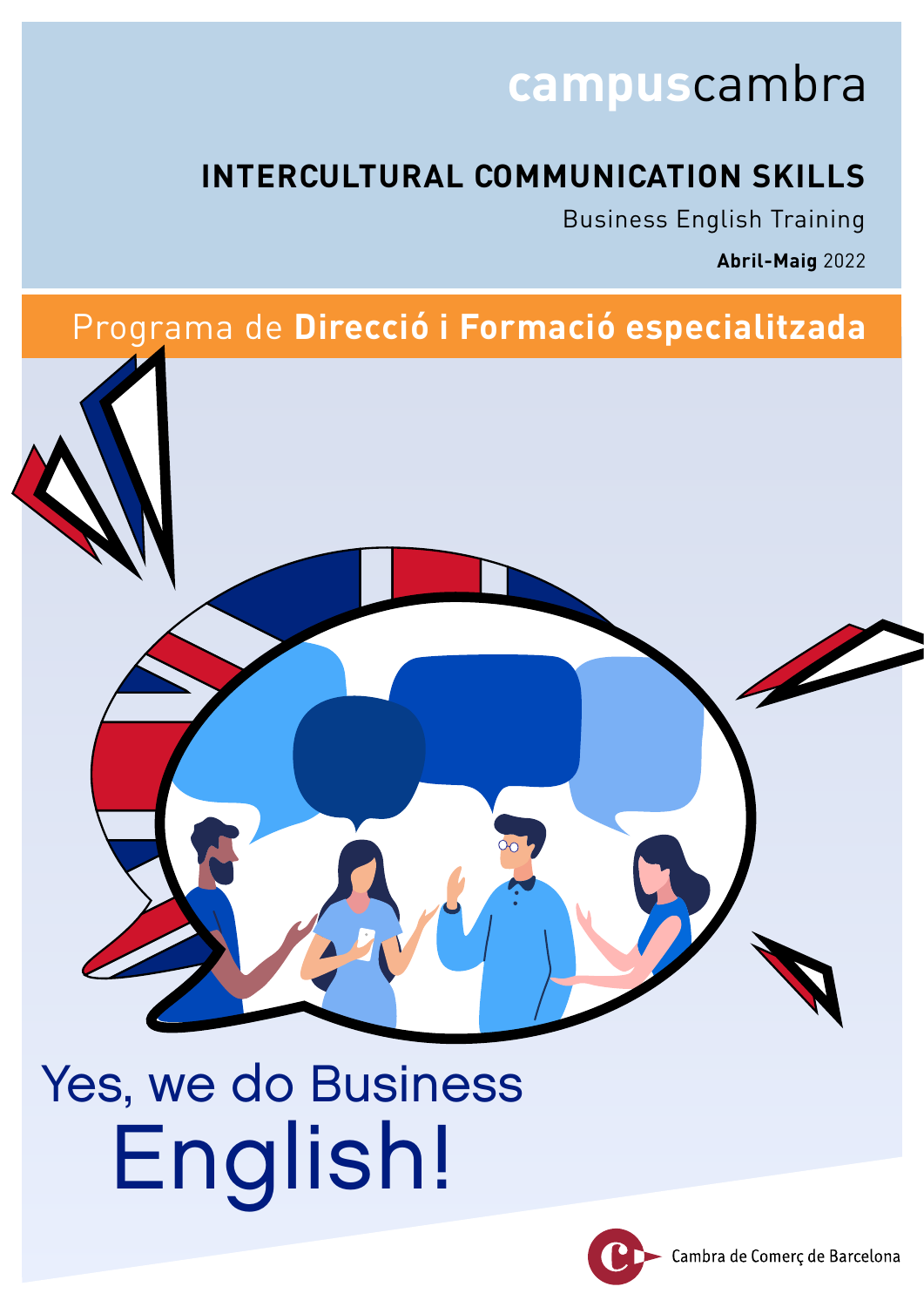### It is an English-speaking language training focused on presentation skills with a Business goal.

This Business immersion training program is designed so that all professionals practise the learnt integrated techniques and strategies in the field of business, from creating a company to presenting it in a multicultural Business scenario, so each participant gets to feel & realise the difference it represents.

The main objective is to practise the speaking skill needed to become familiar with the English role any participant might be exposed to when (starting) working for any International company in Spain or abroad. All of us should be capable of expressing, developing ideas and making decisions using fluent English no matter whether it is your L1 (first language) or your L2 (foreign language).

### **METODOLOGIA**

### In-session teaching foundations:

- To use the active listening technique: Confirming understanding, checking and clarifying information.
- To become aware of functions of Business English core: making comparisons, describing trends, working on business cases.
- To learn by doing methodology "Practice makes perfect" using the TBL methodology: Teaching Based Learning.
- Formative assessment vs by end of each daily training session.
- To learn and apply the language communication techniques internationally.

### Core Skills BUSINESS scenario:

- To participate in brainstorms and meetings.
- To present (new) business ideas.
- To learn and practise the active listening technique.
- To become aware of what intercultural communication concept is.
- To deal and negotiate in business scenarios.
- To select and activate the formal language approach.

### Training scenarios:

- Work roles.
- Work scenarios.
- Culture differences learning.
- Intercultural communication.
- Communicating internationally.
- Working internationally.

### **OBJECTIUS**

- 1. Learn and use the language skills needed to give a proficient presentation in English.
- 2. Learn to open up and mingle in English 100% assertively, formally and informally.
- 3. Learn to act professionally and deal with any international business English situation confidently.

### **DESTINATARIS**

Sales & Market developers, Import & Export business.

### **PROFESSORAT**

**Elisabet Camprubí** - Directora i professora de BECE - Global English Services

**Catalina Sastre** - Professora i traductora de BECE - Global English Services

**Jorrit Castelein** - International Business Developer

**Eugene Scotcher** - General Manager in American & Asian countries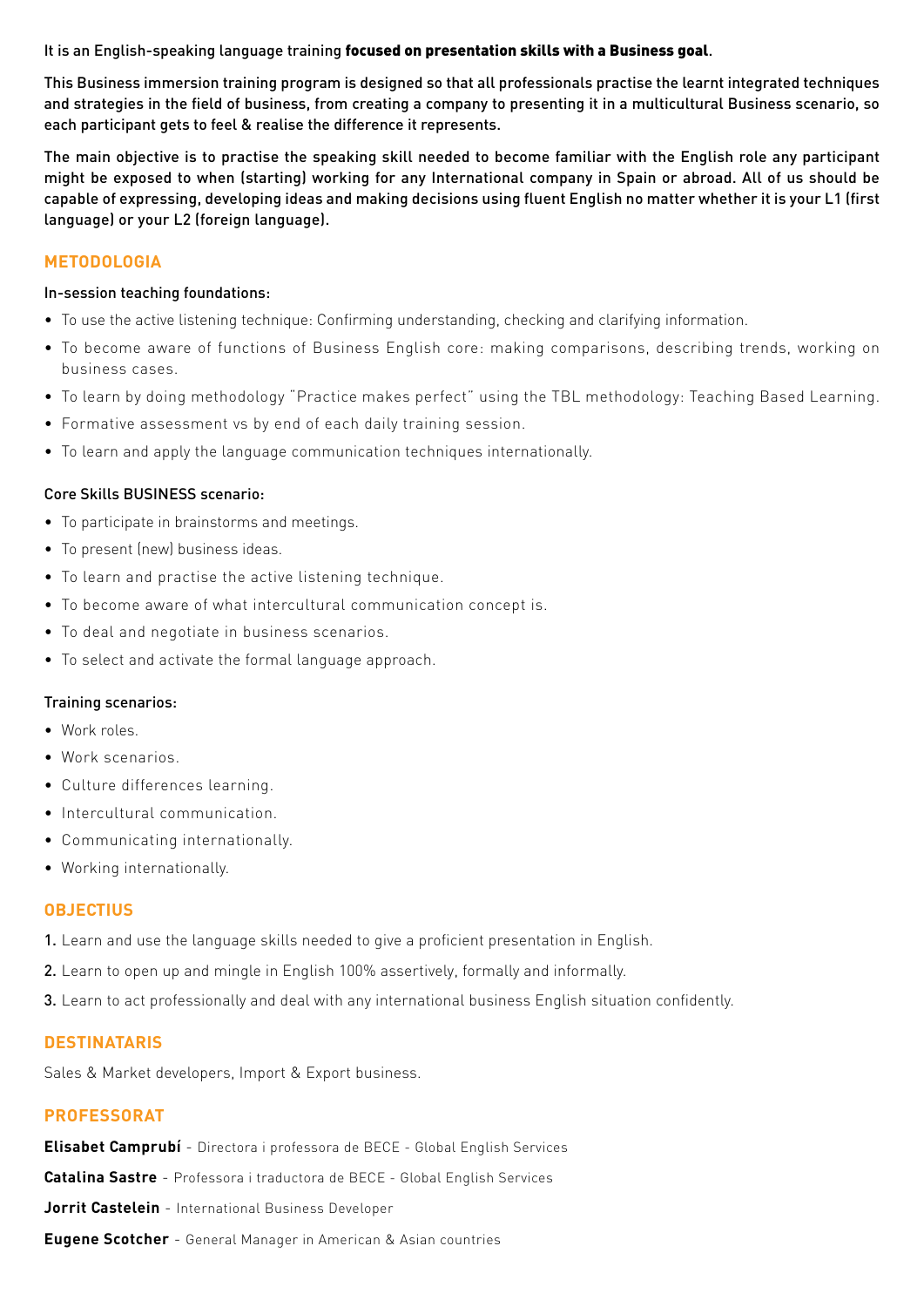

## **Programa**

### Products & Services

Session based on a business presentation, the participant will design a company's product or service using the English key language provided to perform a business case role-play.

### Trends & Markets

To explain your target by identifying and detailing the market aim for your product or service.

### Pricing & Cost Accounting

To defend the product or service by becoming aware of the English language used when pricing, budgeting and presenting graphs in any business scenarios.

### The process I & II

To become aware of what process and procedure are by using the needed language to meet the participant business goal and by describing the product or service in live.

### Meetings and Sales

To identify the language needed to talk about market concepts, sales, distribution channels and logistics by performing a Business meeting speech.

### Presentation & Intercultural communication

To learn about Intercultural communication dimensions and the strong connections at doing business with other cultures, where English and cultures mindset differences take place via role-play to foresee the encounter business issues.

### Real business project presentation

Participants learn how to improve their English presentations by preparing their presentation from product to sales via putting into practice the learning gained during the week to meet a business presentation goal in front of an external businessman in live.

- Presentation skills
- Key language and register expected
- Pronunciation skills and interferences
- Presentation skills sequences, connectors and audience attention